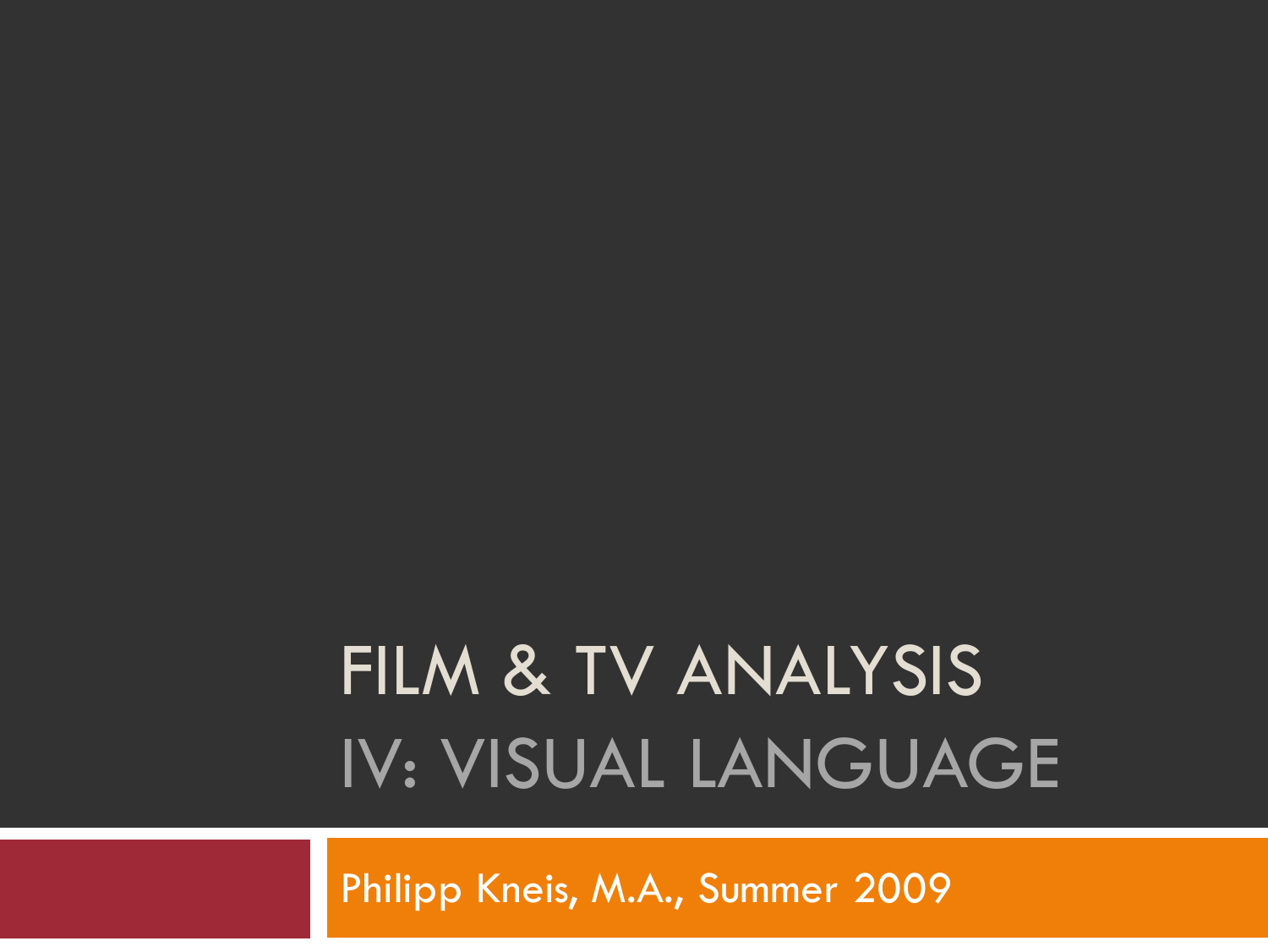- $\Box$  film is as highly audio-visual medium
- television is audio-visual too

□ what are the key differences?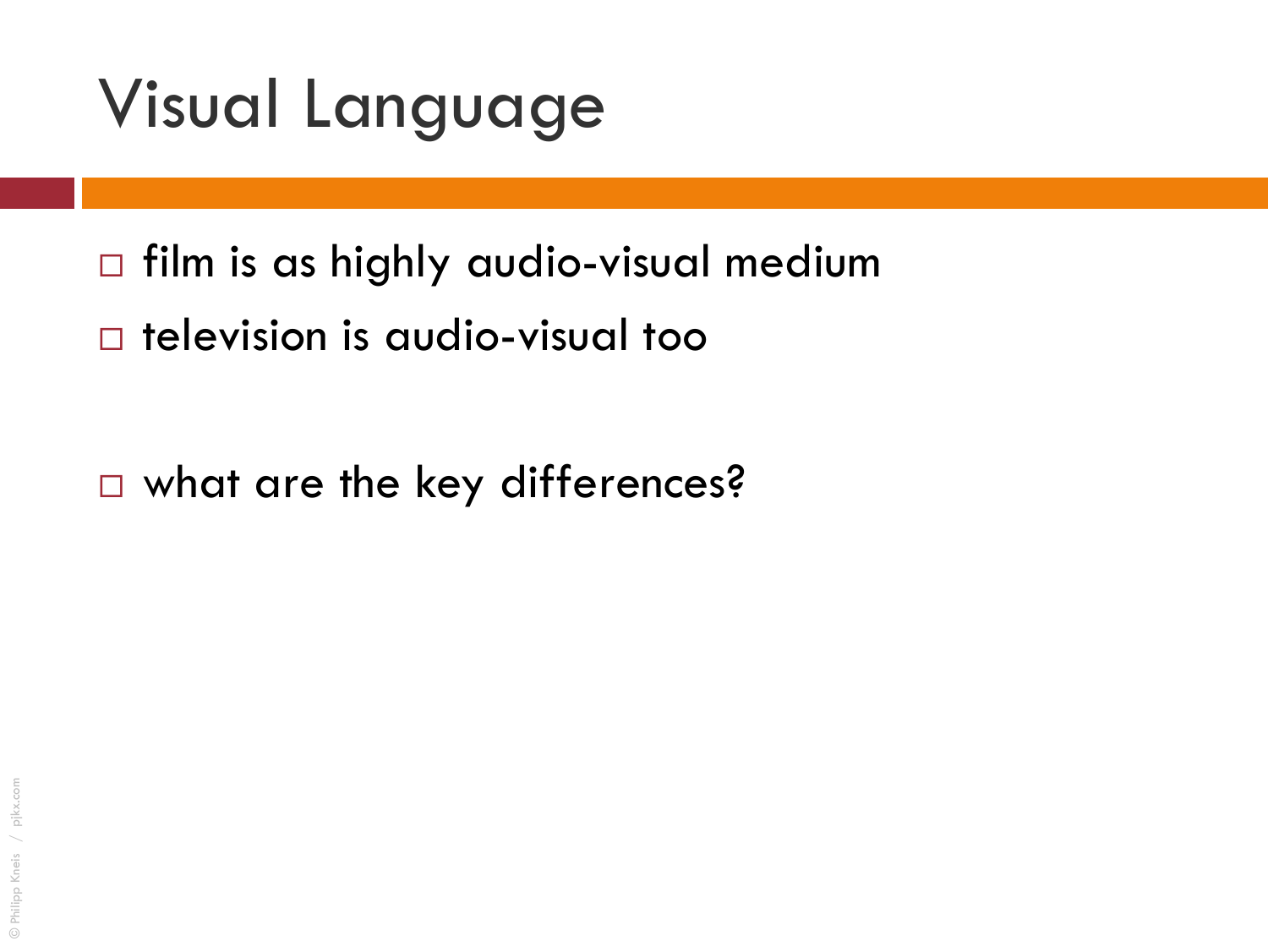- $\Box$  film: usually higher production value (more money)
- □ big screen (ideally unless bad cinema, VHS, DVD)
- $\Box$  big sound system (ideally  $-\sim$ )
- $\Box$  tv: usually lower production value, especially in the past
- □ small screen (getting bigger though)
- $\Box$  sound often just from tv set  $-$  though Surround possible
- $\Box$  different field depth (less long shots, more closeups)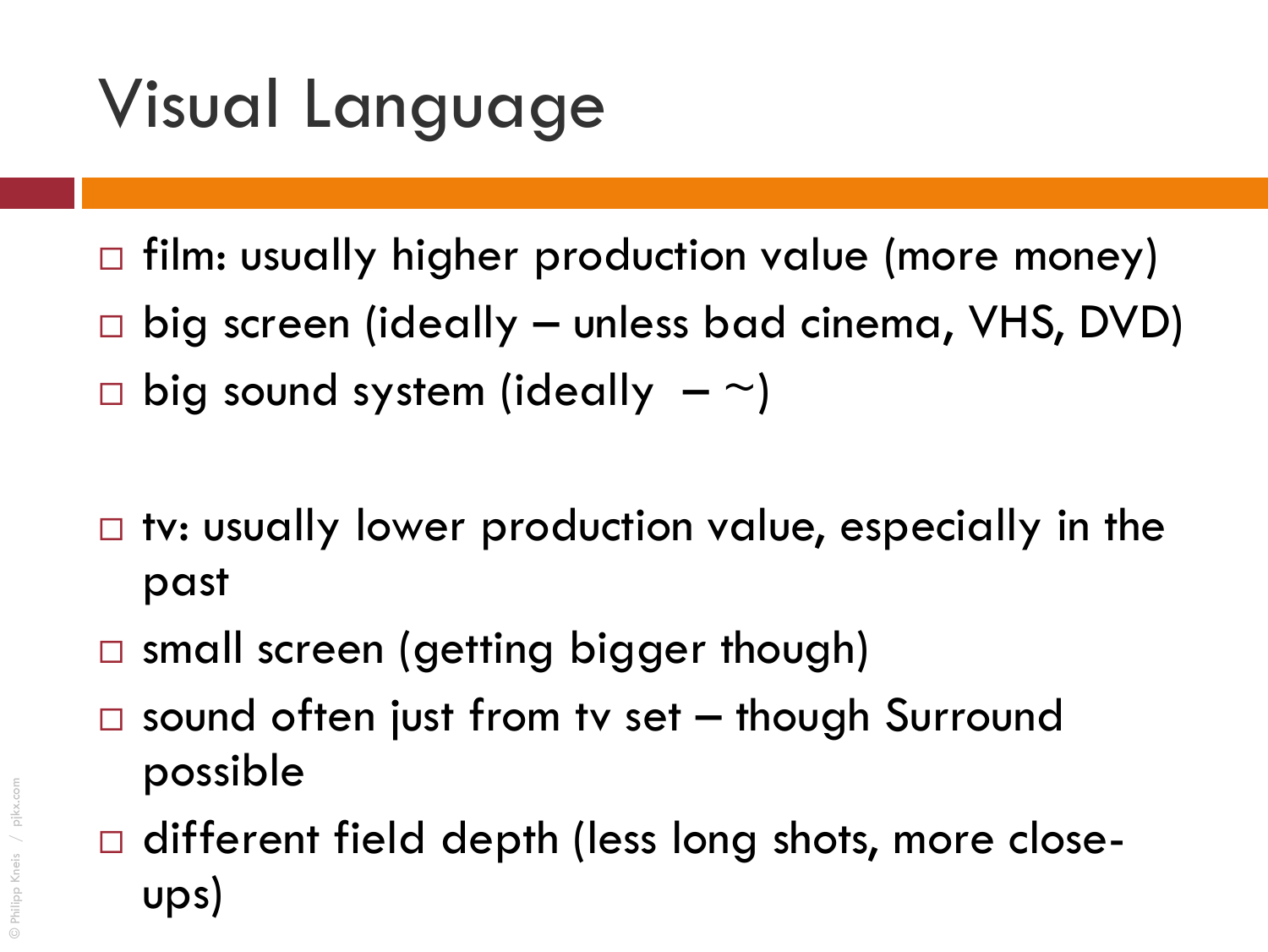- $\Box$  this means:
	- Film may rely on ist visuals and sounds to tell a story  $\blacksquare$  television has to be more restrictive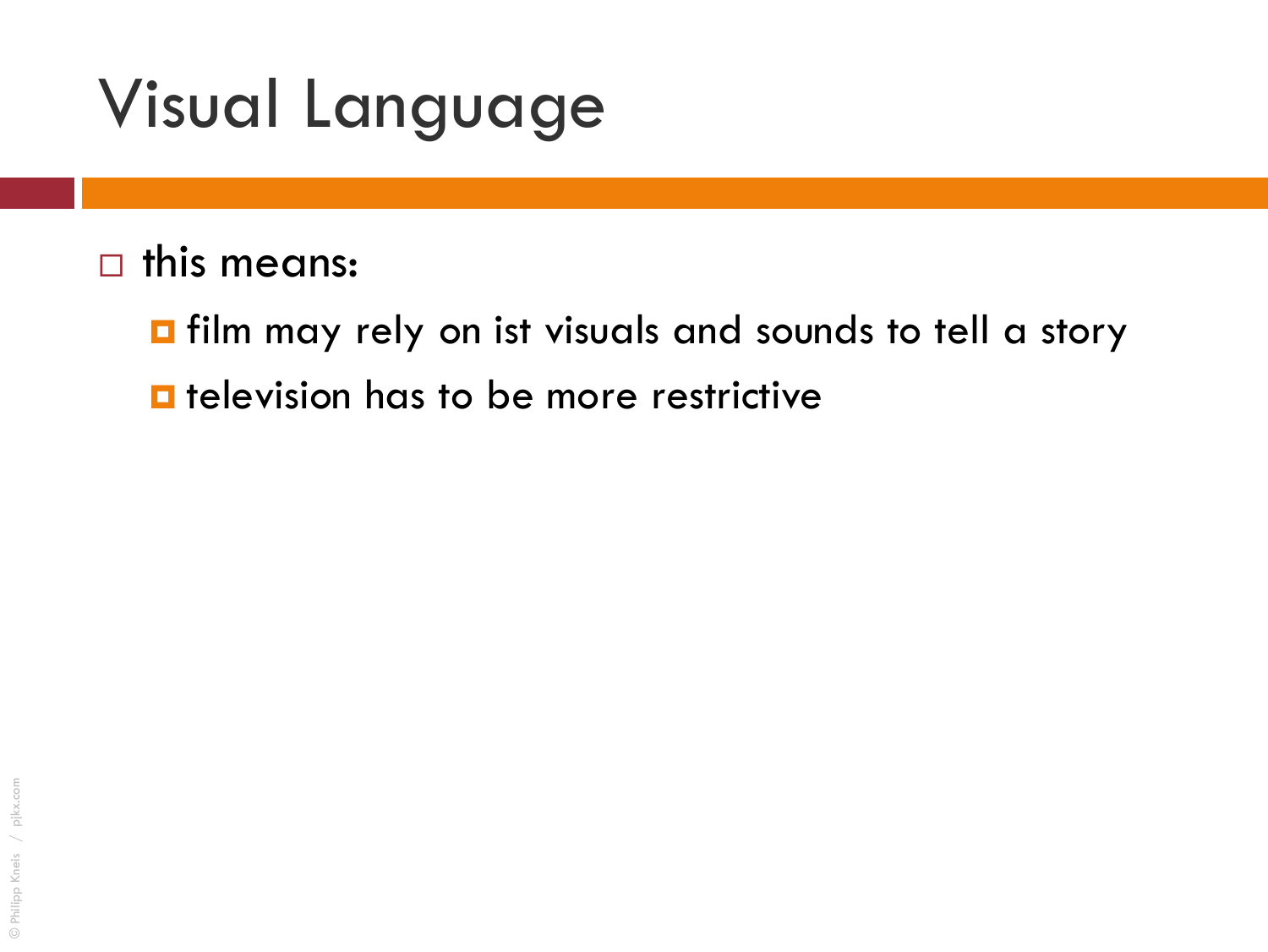- $\Box$  film: tells one story
- $\Box$  film series are the exception

 $\Box$  television: since the beginning, episodic in nature  $\Box$  exception: soap operas – continuing story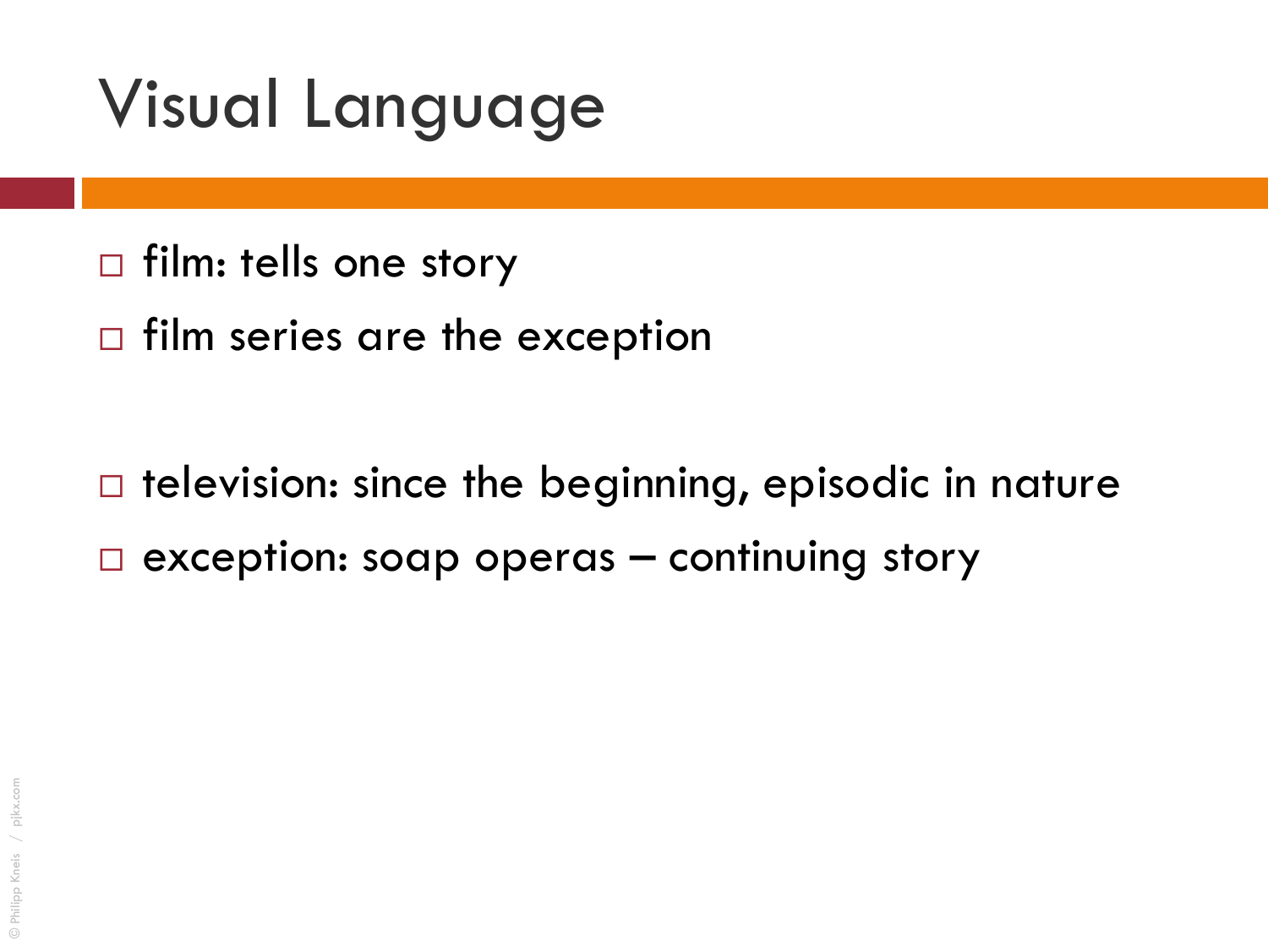- major changes since late 1980s / early 1990s
	- Magnum P.I. (1980-1988)
	- *Star Trek TNG* (1987-1994) and subsequent franchises
	- *Twin Peaks* (1990-1991; M: 1992)
	- *The X-Files* (1993-2002; M: 1998, 2008)

- $\Box$  higher production values
- □ serial narration: higher complexity
- $\square$  creation of intricate mythologies
- audience loyalty in SciFi/Horror franchise as basis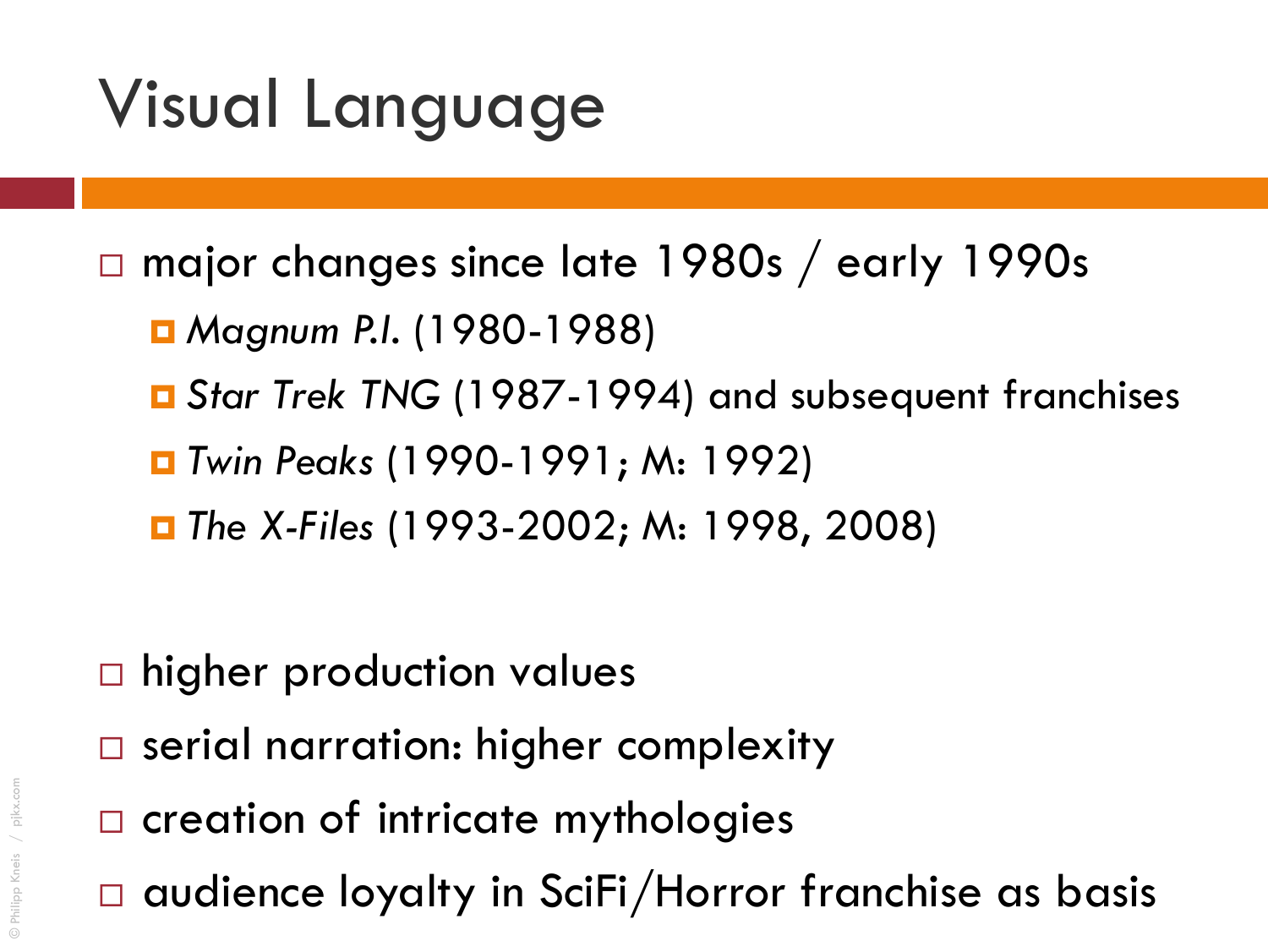### **Genre: Sci-Fi/Fantasy/Horror (Selection)**

**Roswell, 1999-2002**

**Alias, 2001-2006**

**Lost, 2004-…**

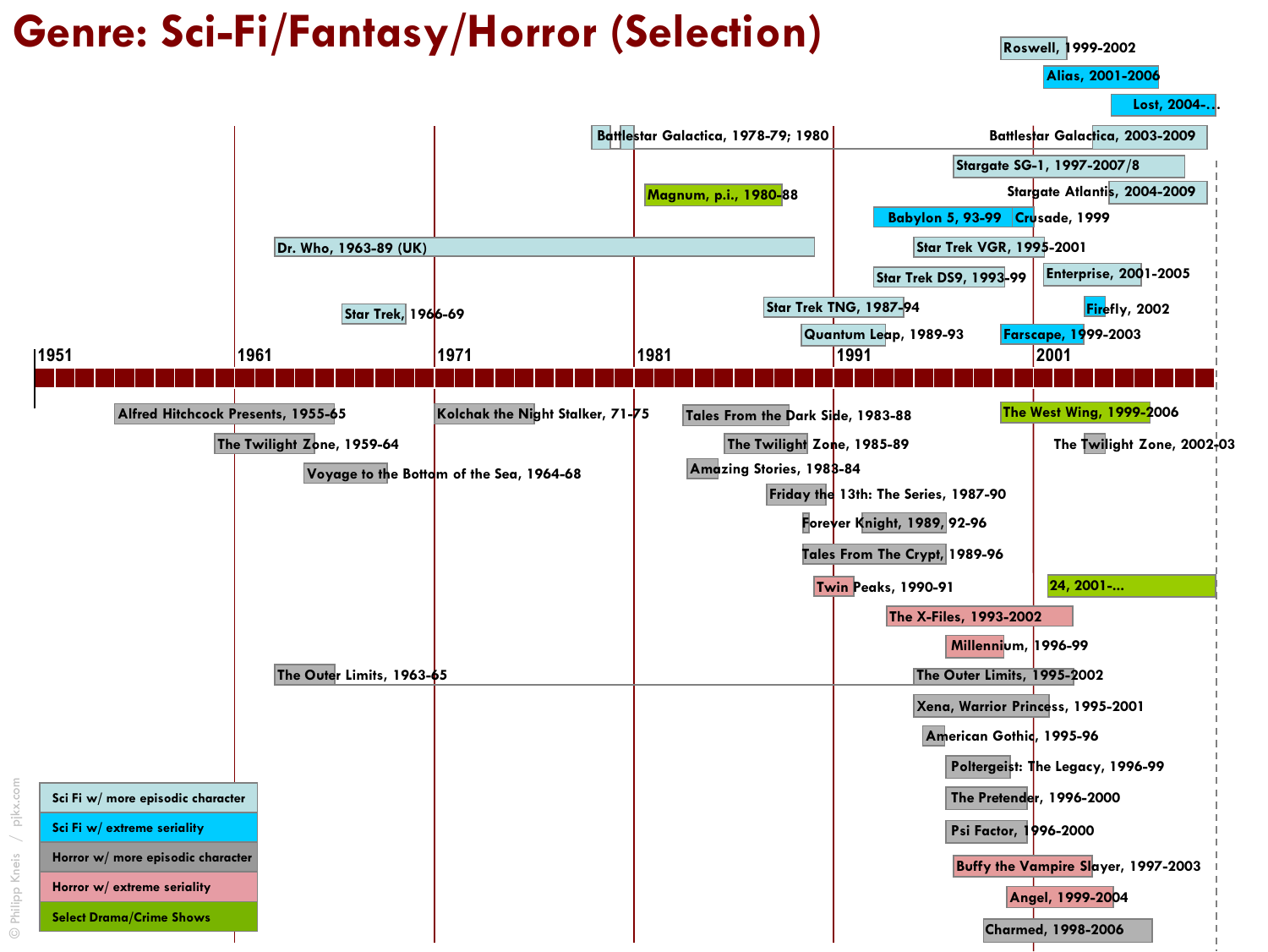#### Main Types:

- 1. no mythology at all, just recurring characters
	- *McGyver*, *Star Trek Classic*, *Magnum P.I. (till Season 7)*
- 2. partial mythology  $/$  stand-alone episodes ("Monster-of-the-Week")

 *The X-Files*, *Buffy the Vampire Slayer*, *Angel, Babylon 5*  (seasons 1-2, 5), *Stargate*

3. full mythology / almost no stand-alone episodes

*24, Babylon 5, Alias, Lost* (seasons 3-4)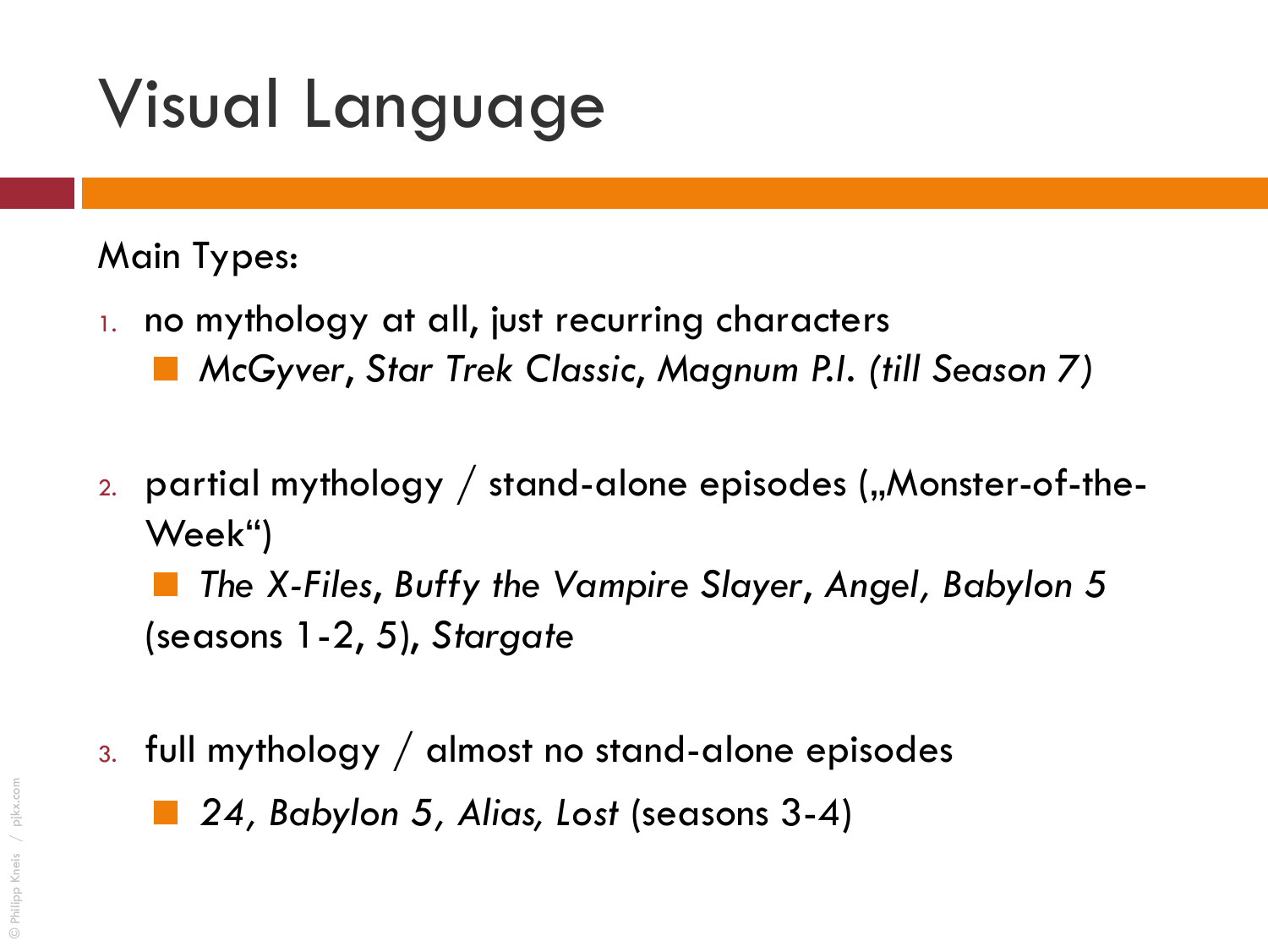### example for complex narrative: Farscape

- **E** everything is connected
- $\blacksquare$  audience "loyalty" is required for understanding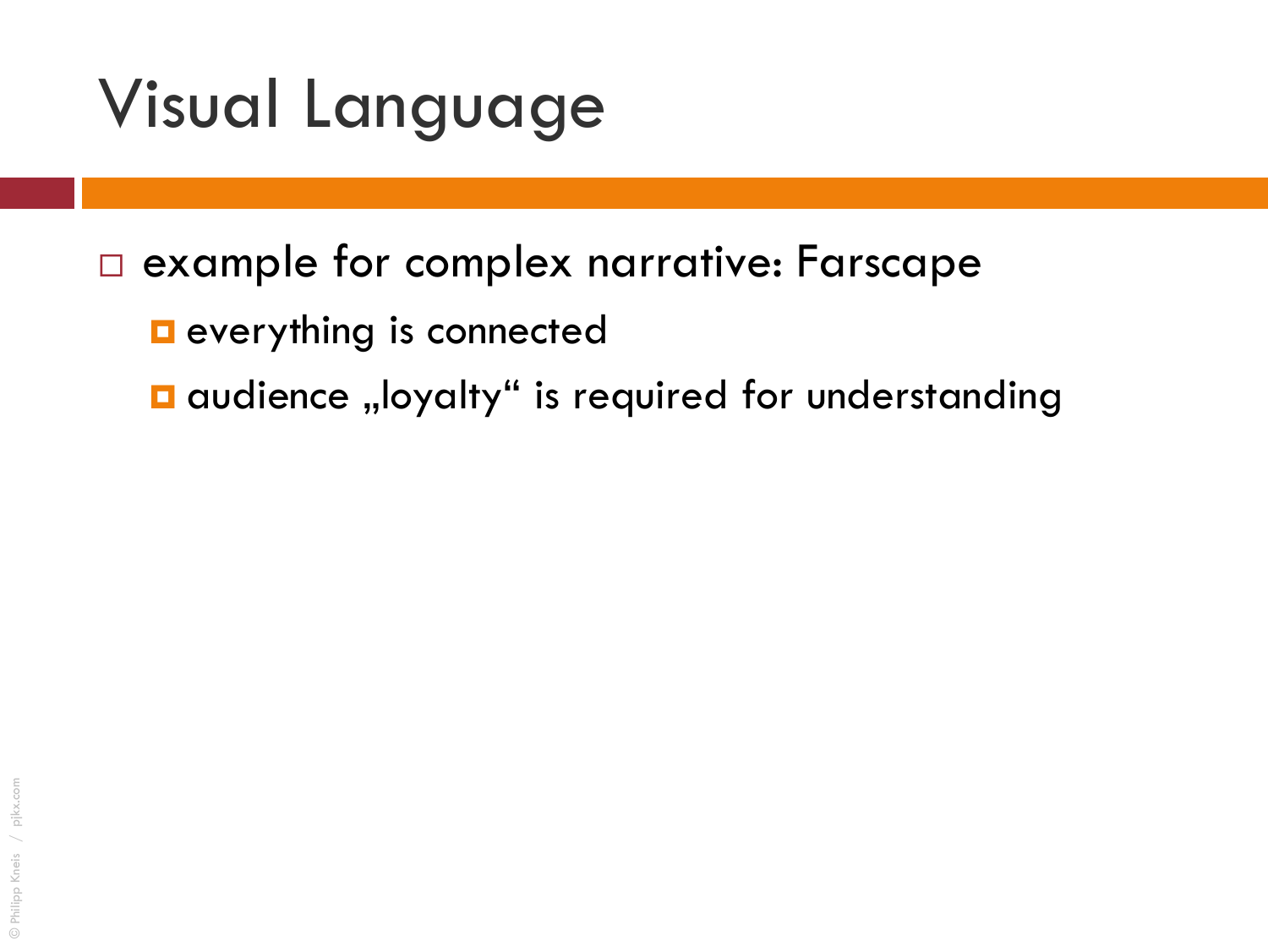

- (Rockne S. O'Bannon, 1999-2003)
- **[Main Titles Season 4](http://www.youtube.com/watch?v=1sdZVqapWa0)**
- **["Previously on Farscape" Ep. 4.22](http://www.youtube.com/watch?v=frr-5V938bg)** 
	- clips from every episode so far --- high serial character
- **English [Clip from Ep. 3.16 "Revenging Angel"](http://www.youtube.com/watch?v=bMByfozpl-M)** 
	- intertext: quoting *Road Runner* cartoons, *Star Trek*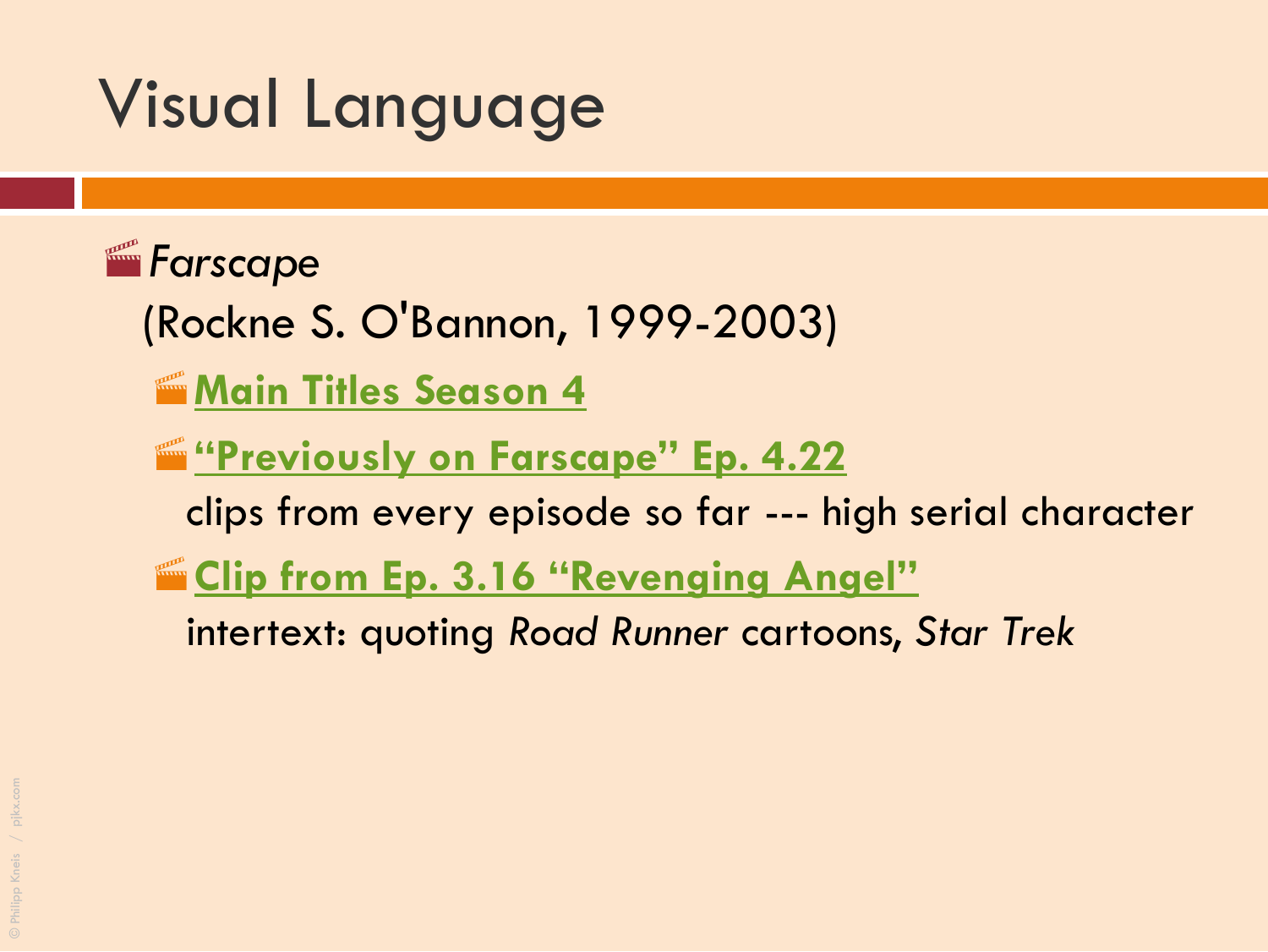### $\Box$  intertext/post-modern narrative

- $\blacksquare$  connections to other texts (this is not new in art  $-$  it is more a matter of degree than principle)
- **E** excessive quoting of other franchises, like also on *Buffy, Stargate*

- $\blacksquare$  each pice of art is not only a pice of art, but a statement on art itself
- **<u>E</u>** self-reflexive text: commenting on making art itself (*The Producers, Shakespeare in Love*, etc.)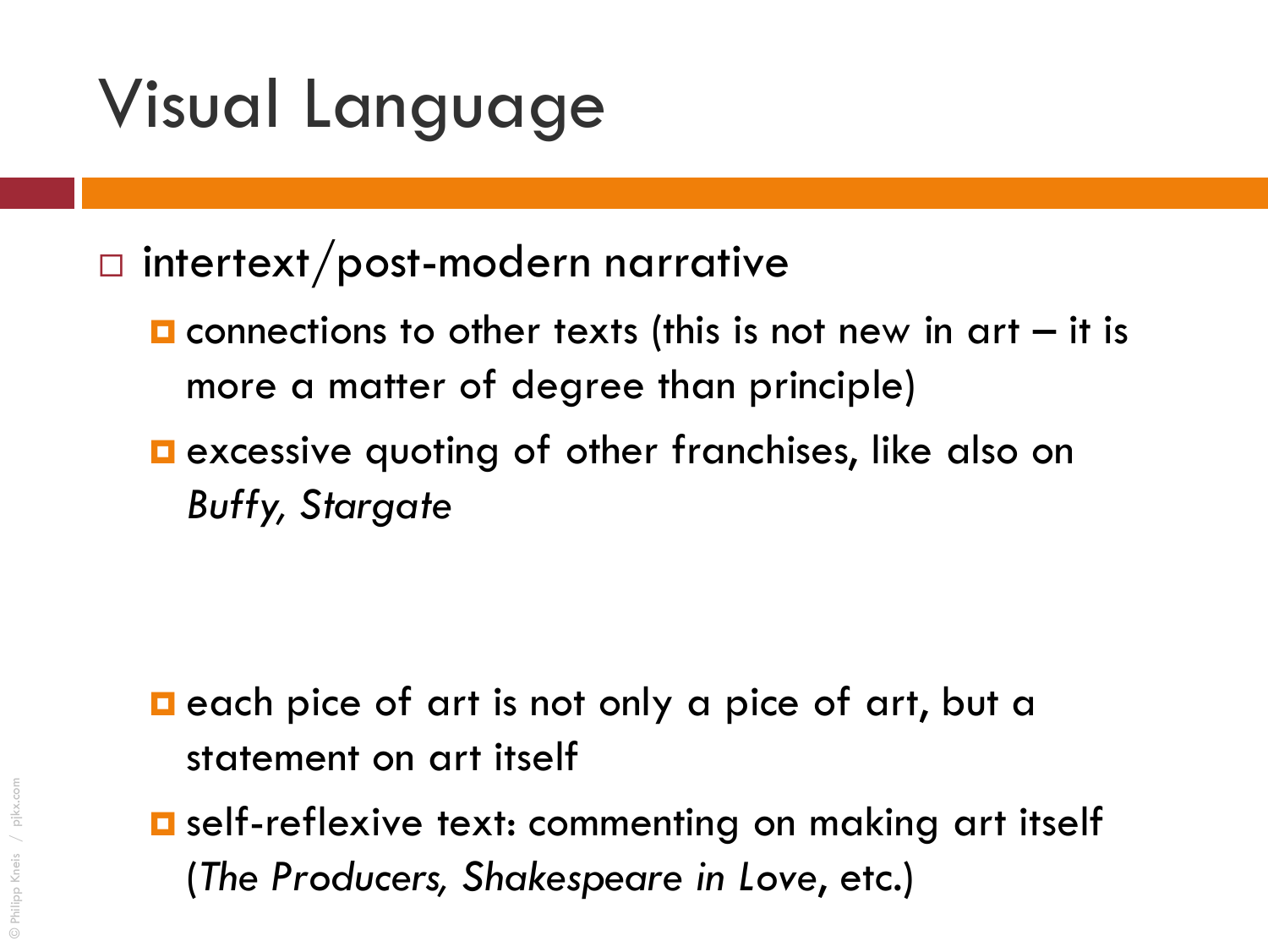postmodern style works here because similar audience --- same genre